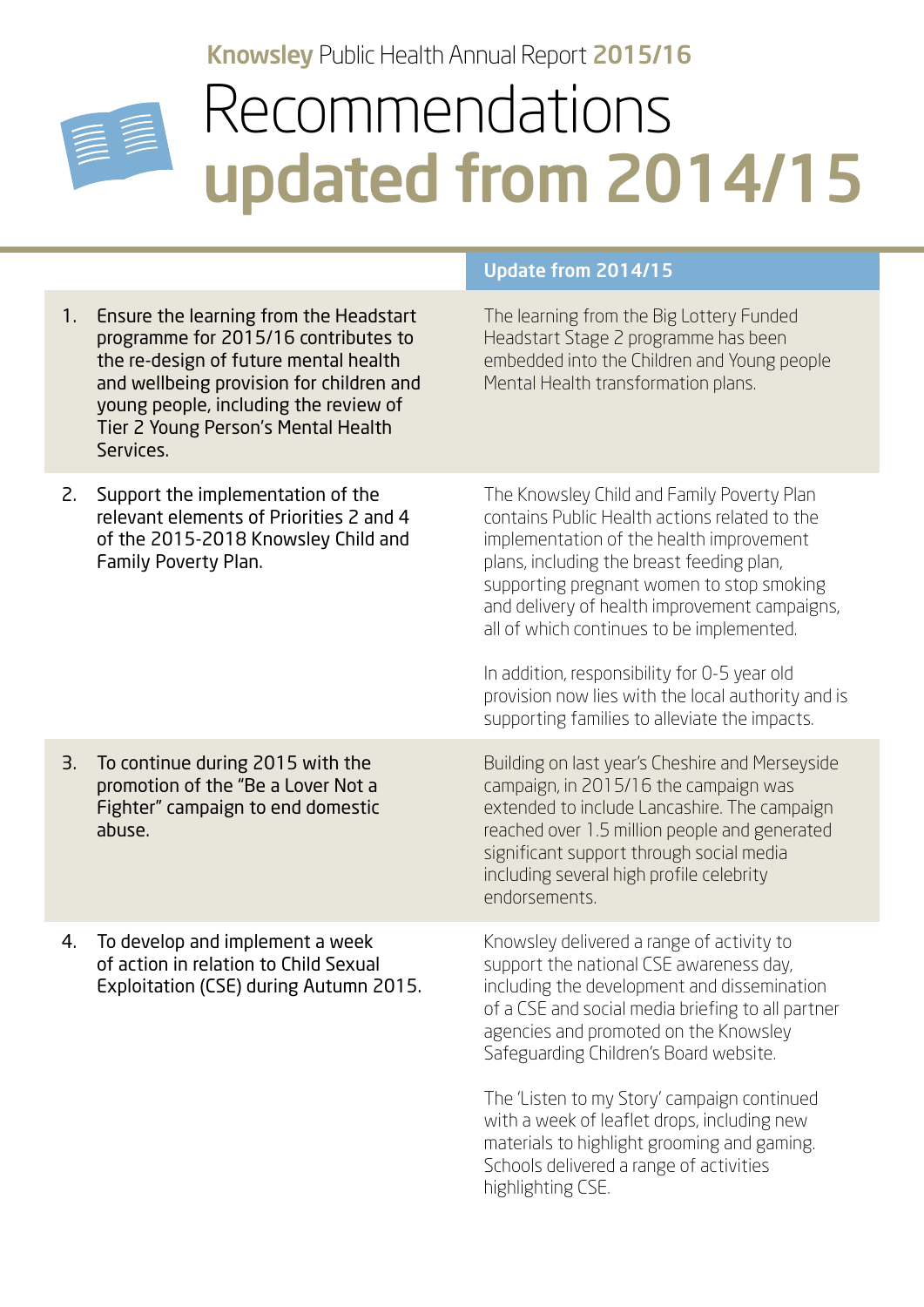|    |                                                                                                                                             | Update from 2014/15                                                                                                                                                                                                                                                                                                                                                                                                                                                                                                                                                                                                                                                                                                            |
|----|---------------------------------------------------------------------------------------------------------------------------------------------|--------------------------------------------------------------------------------------------------------------------------------------------------------------------------------------------------------------------------------------------------------------------------------------------------------------------------------------------------------------------------------------------------------------------------------------------------------------------------------------------------------------------------------------------------------------------------------------------------------------------------------------------------------------------------------------------------------------------------------|
| 5. | To agree the local accident prevention<br>action plan and start implementation<br>through 2015/16.                                          | A local accident prevention plan was developed<br>with stakeholders including the Council, NHS,<br>Fire and Rescue Service, Children's centres,<br>Knowsley Older Peoples Voice and Healthwatch.<br>An accident prevention campaign was run in<br>June 2015, which included accident prevention<br>being incorporated into the local brief<br>intervention training for front-line staff. Work<br>is on-going to pilot the use of volunteers to<br>provide advice and equipment to families with<br>young children and other existing services.<br>In 2016 the Fire and Rescue Service will roll out<br>safe and well checks which will include advice to<br>householders on slips, trips and falls as well as<br>fire safety. |
| 6. | To implement a series of engineering<br>measures during 2015, with the aim<br>of reducing traffic collisions around<br>Knowsley schools.    | In 2015/16 engineering measures were<br>implemented at various locations next to<br>schools around Knowsley, the works include<br>the installation of a pedestrian crossings,<br>implementation of parking restrictions,<br>construction of parking laybys and erection of<br>guardrails. Further measures near to schools will<br>be part of the 2016/17 capital programme.                                                                                                                                                                                                                                                                                                                                                   |
| 7. | To develop and implement a campaign<br>aimed at increasing participation in<br>physical activity in teenage girls and<br>women during 2015. | Public Health commissioned detailed insight<br>work to explore female opinions on physical<br>activity and potential barriers to participation<br>through Knowsley Youth Mutual (KYM).<br>As a result, posters were designed for a local<br>version of the national "This Girl Can" campaign.<br>The campaign will run during May, June and July<br>and will be enhanced with free women's only<br>activity classes.                                                                                                                                                                                                                                                                                                           |